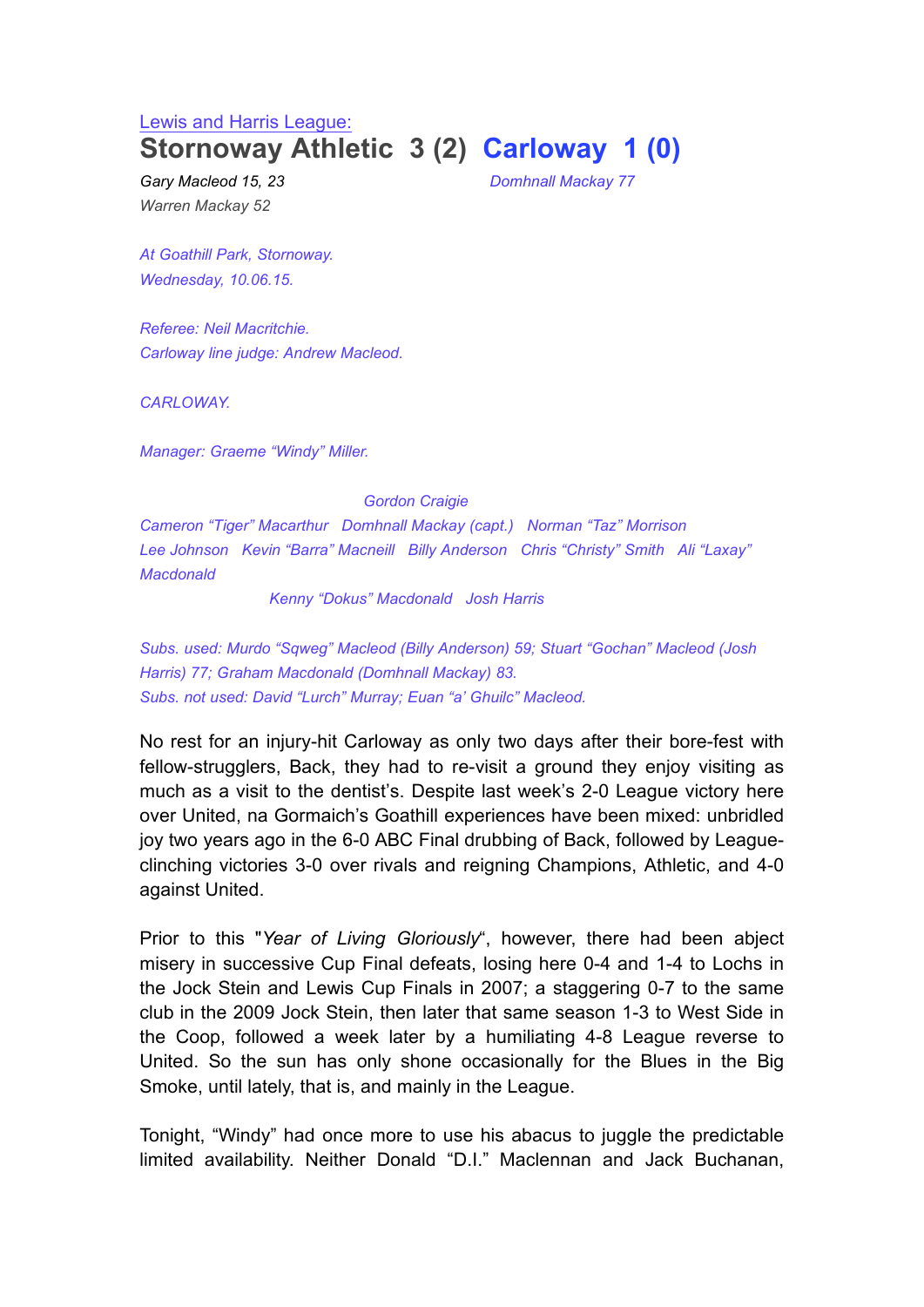though recovered, were match-fit yet, while it was wisest to rest Eachain Miller and Ross Maciver, after their Tuesday night exertions. Worst of all, however, Phil Macleod's left shoulder/arm injury, sustained in Monday night's second half, ruled him out also, plus injury also put paid to former star, Archie "Uibhisteach" MacDonald's intentions to contribute, while back on the island for a few days. An additional blow was a niggling injury to midfield dynamo, Murdo "Sqweg" Macleod, who was compelled to operate as back-up on the bench, beside David "Lurch" Murray, Euan "a' Ghuilc" Macleod, Stuart "Gochan" Macleod, and Graham Macdonald.

Fortunately, the dependable Norman "Taz" Morrison was on hand to fill his customary spot to the left of the deadly duo, Cameron "Tiger" Macarthur and Domhnall Mackay, while Chris "Christy" Smith was introduced as holding midfielder behind Billy Anderson. Kevin "Barra" Macneill moved inside to the right of Anderson, allowing Lee Johnson to occupy the right half/wing spot, with Kenny "Dokus" Macdonald in a forward position beside live-wire, Josh Harris, who adopted the missing Maciver's role.

Athletic, themselves, had not had the kindest of Winter breaks: star midfielder, Rob Jones, had headed south to Lochs; midfield enforcer, Elliot Rudall, east to Point, while Carloway's No. 1 *bête noire*, Scott Maciver, had retired, never really recovering from that broken ankle at Cnoc a' Choilich in the Coop SF in July last year. Island football is all the poorer for his retiral. Another island star, D.J.Clinton, has gone also, while Colin "Titch" Macritchie was out with bruised ribs. So, tonight, apart from the usual tricky combatants: the battle-hardened defenders, Ali "Koch" Morrison and Scott "Flapjack" Macaulay; elegant midfielder, Nic "Nuck" Davis; and dead-ball expert, Gary Macleod, at right midfield, the Athletic team was an unknown quantity, though their 2015 record was on a par with the Blues. How the mighty have fallen! Only one former "*Great*", Back, was doing worse!

The temperature continued unseasonably cold, but the pitch looked much, much drier than last Wednesday's heavy, tiring surface. Though windless, Carloway's initial problem was to play towards the Drive end, into a brittle, setting sun, and the home side exercised this advantage in the opening ten minutes. A succession of Macleod corners led to nothing, before Anderson won in the ball on the halfway line in the 7th minute and up-and-undered Harris clear, directly in front of him. The young star managed to control the awkward ball as it raced before him into the box, but "Koch" recovered to slide into him at the crucial moment so that his hurried shot from 16 metres cleared the estate and landed in the hospital car park.

A pattern was emerging: "Tiger" was tracking Macleod, mainly operating on Aths' left, while "Laxay" lay deep, keeping inside his former Harris team-mate,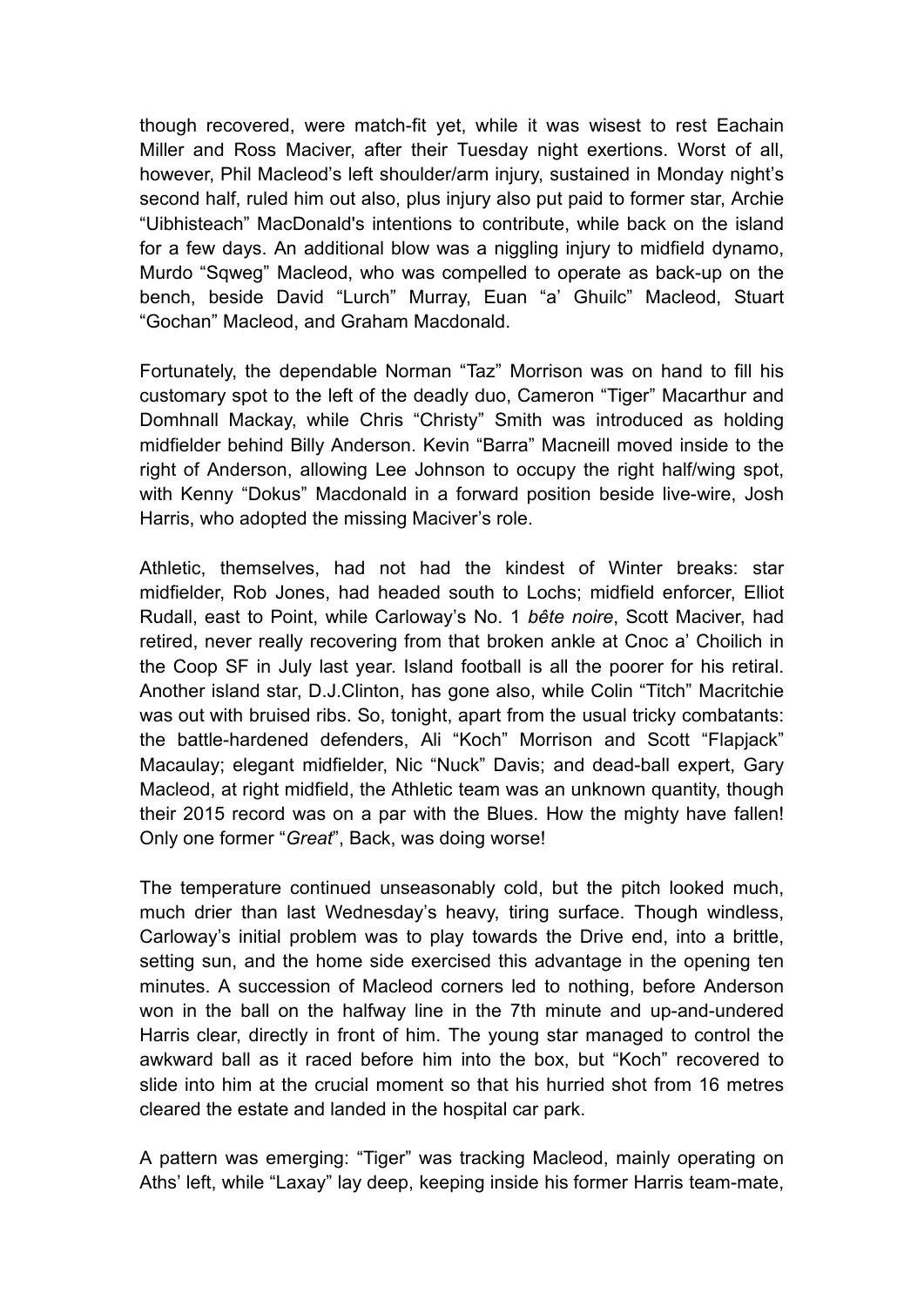no. 10, who looked keen and charged forward, repeatedly, at pace, while "Taz" kept close to Mackay at the back, to compensate for "Tiger's" rightsided marking of Macleod. "Barra" functioned mainly as inside-right, beside Anderson, but with "Christy" holding, "Dokus" was more midfield than striker in support against pressure from "Nuck", Macleod, no. 10, *et al*.

So despite the best efforts of Mackay, Anderson, and "Dokus" to split the back-line with balls to feet, and Johnson, "Barra", and "Laxay" to get forward on either wing to supply the killer cross, Josh Harris very quickly learnt the Ross Maciver experience, like a tennis pro across the net from Djokovic, trying to second-guess where the next passing shot was going to go. He ran and ran. Then, out of the blue, a sudden glimmer of individual brilliance descended on the broken play: in 14 minutes Davis managed to supply down the left, where from midway inside the Carloway half, the ball was played square inwards to Macleod drifting rightwards across the line. He sidestepped a tackle to his right, then suddenly whipped round with a controlled right-foot drive, which demonstrated exactly why he is the best dead-ball man on the island. By the time Craigie managed to react, the ball was cannoning high of his right-hand post and into the back of the net (**1-0**). Wow! Must have been all of 30 metres!

A minute later Mackay almost made matters a whole lot worse for the Blues when he broke off a Macleod supply out to the right of "Taz", behind "Laxay", and into the box, but "Taz" arrived to tackle him, 14 metres from Craigie, and the ball ricocheted harmlessly forward to Craigie. In 22 minutes a Gary Macleod corner on the Carloway right was met neatly by Macaulay, headhigh, at the near post, but his onward backward header was read well by Craigie, who smothered low at the near post.

However, a minute later the wheels really came off the Carloway machine, when a Macleod free-kick, midway within the Carloway half, out on their right touch-line, came winging in behind the line. As the retreating battle lines lunged fruitlessly at the bouncing ball, it traversed the goal just out of reach of the surprised keeper, and crept into the side of the far net (**2-0**).

Strangely enough, it had been a comparatively incident-free encounter so far, and na Gormaich found it hard to respond. Their formation was simply not working, with several, e.g. "Tiger", "Taz", "Laxay", and "Barra", uncomfortable in their roles and Harris left as lonely as Ben Gunn up front. Therefore, it was the 39th minute before anything resembling a "*chance*" appeared. Harris won a corner on the Athletic right and when "Dokus" sent the ball whizzing in, the young striker met it by the near post, to head-flick it onward diagonally across goal, but the pace of the head-pass made it too difficult for Anderson to connect by the far post.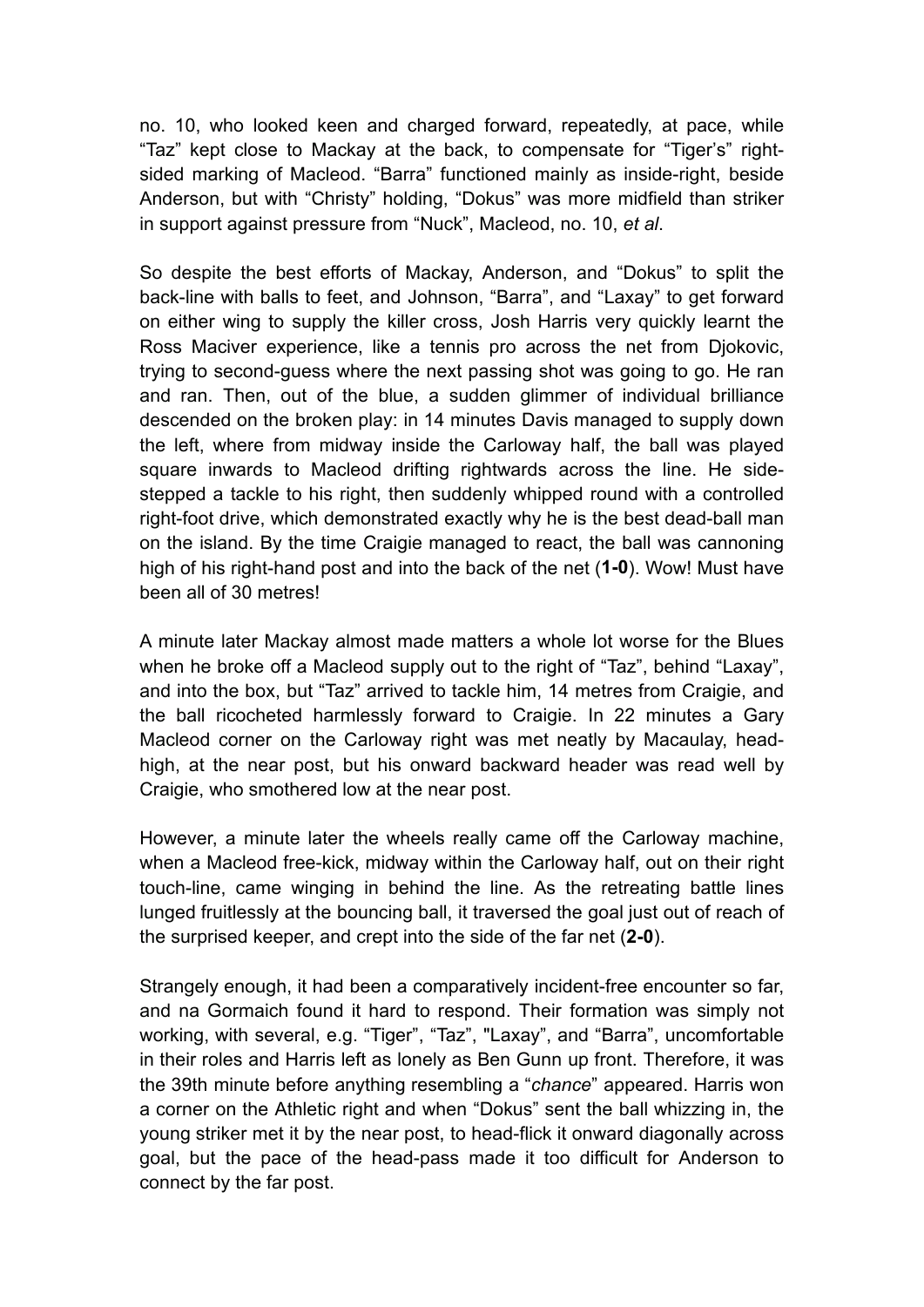In added-on time another opportunity arrived with a left-foot free-kick from "Dokus", 20 metres out directly in front of goal, but, though it cleared the wall, it went straight to the keeper.

## **Half-time: Stornoway Athletic 2 Carloway 0**

Na Gormaich had not achieved much in the first half, though they had done nothing wrong either. Therefore it must have been a dressing-room mystery to solve how they happened to be two-down, as Athletic had scarcely threatened either. However, a top-level board meeting had obviously occurred within the wolves' lair and the Blues appeared to have reverted to their traditional shape, with the odd tweak: for instance, "Christy" and Mackay changed places; Johnson and "Laxay" pushed forward on either flank; and "Barra" and "Dokus" asserted themselves more into the Stripes' half.

In 50 minutes Anderson found "Laxay" moving into the Aths' half on the left touch-line and he sped off on a trademark, stumbling dribble through two defenders and into the left of the box, but a "Koch" interception at the vital moment caused him to mis-time his low-right footer and it trundled harmlessly to the keeper.

A minute later the contest was virtually over. Connor "Fringe" Maciver was freed on the right touch-line by Davis. Eighteen metres from goal he cut in and across the box to his left, then slipped the ball square to Warren Mackay coming towards him. He side-stepped "Tiger" then whipped round to send a low right-footer beyond Craigie and deep into the left-hand corner of his net (**3-0**).

Further remedial action was required and "Sgweg" replaced Anderson on the hour. Immediately he delivered a free-kick speciality from the right-corner of the Athletic box high across goal, where it was won by Mackay in the centre, 12 metres out, to head down hard and inwards towards the goalie. In the ensuing scramble the keeper reacted first and booted the ball as far out of Goathill as possible. Certainly na Gormaich had moved up a gear while Athletic appeared to have settled for what they had, and shrank back *en masse*, awaiting the sudden chance to break.

In 69 minutes "Taz" found "Laxay" on the left centre-line and he in turn played on the early ball to Harris, running diagonally left. A perfect 1-2 with "Dokus" sent the striker roaring into the box but the keeper was out like lightning to block his shot away, 10 metres from goal.

The accelerator was pressed harder, with Harris withdrawing to right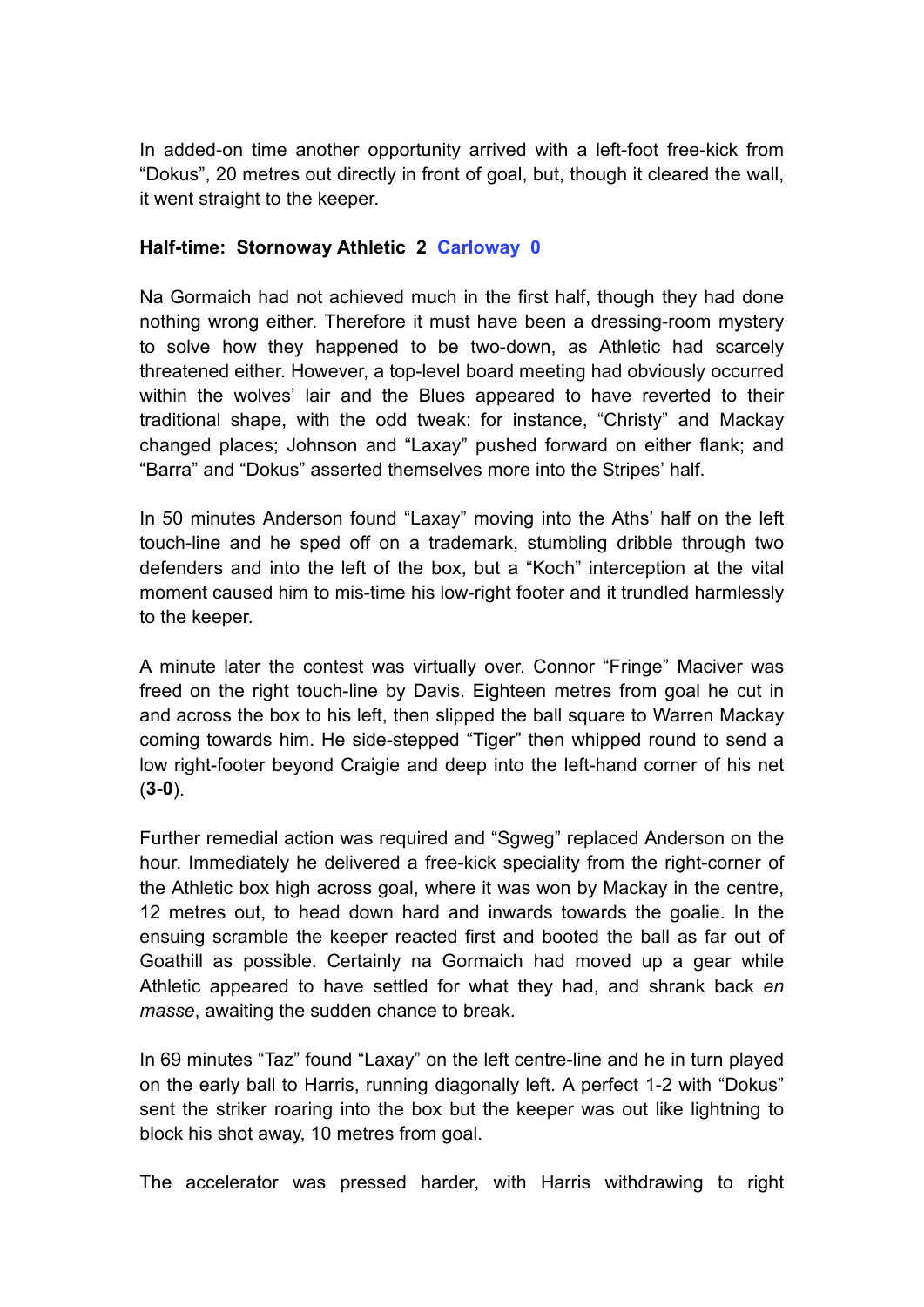half/wing; Mackay swapping Makélélé for David Hay, and "Dokus" and Johnson becoming an out-and-out two-pronged attack. It took seven minutes to yield a result, when the break was on into the Athletic half, towards the Carloway right, "Barra" supplying "Sqweg" in front of him. Midway within the half, the midfielder slung over the perfect Martin Peters beyond the retreating line for Domhnall Mackay to ghost in two metres beyond the far post. Six metres out from the bye-line he neatly stabbed a first-touch right-footer diagonally inwards to cross the line beside his near post, before covering defenders and the goalkeeper could close him down (**3-1**).

However, despite their additional possession and territory, the Blues were unable to press home any further advantage and it was the 85th minute before the next clear opportunity manifested itself. "Tiger" won a crunching double tackle at the edge of the Carloway box and burst forward to supply "Barra" racing forward down the right touch-line. He slipped a diagonal forward to "Gochan" on the edge of the box, but his quick return was blocked, only for "Barra", following up, to attempt an ambitious right-foot hook forward from 16 metres, but it went several metres over.

In the 88th minute, a sudden Athletic break down the right saw Macleod find "Fringe" clear on the right. He made the bye-line and his vicious high cross forced Craigie to race from goal and punch away, under pressure, from 10 metres.

Unexpectedly, in added-on time, Carloway had two opportunities to make the result more respectable. First, "Tiger" found Mackay 20 metres in front of him, and he set up "Sgweg", on his right, just outside the right side of the Athletic box. His neat cross in turn found Graham Macdonald lurking on the penalty spot. However, pressurised by "Koch", he could only get his head under it and the ball flew high over. Deep into extra-time, it was "Sqweg" once more who got forward on a "Christy" feed, and as he moved right, he sent in a perfect chip leftwards which cleared the line and fell perfectly for Macdonald, 14 metres out by the far post. He took two steps forward, then practically broke the crossbar with a thunderous left-footer which came down off its underside, bounced once, then was swept clear.

### **Full-time: Stornoway Athletic 3 (2) Carloway 1 (0)**

As far as na Gormaich were concerned, this was the proverbial "*Game of Two Halves*". They simply did not exist as a cohesive unit in the first half, perhaps due to their unfamiliar strategy, though they might consider themselves unlucky to go in for their half-time oranges two-down. The pace had been largely hum-drum, with few real incidents, and there is little any side can do to prevent a strike like Gary Macleod's scorcher, while the second goal was more likely caused by a collective loss of concentration; a *"daft"* goal, in other